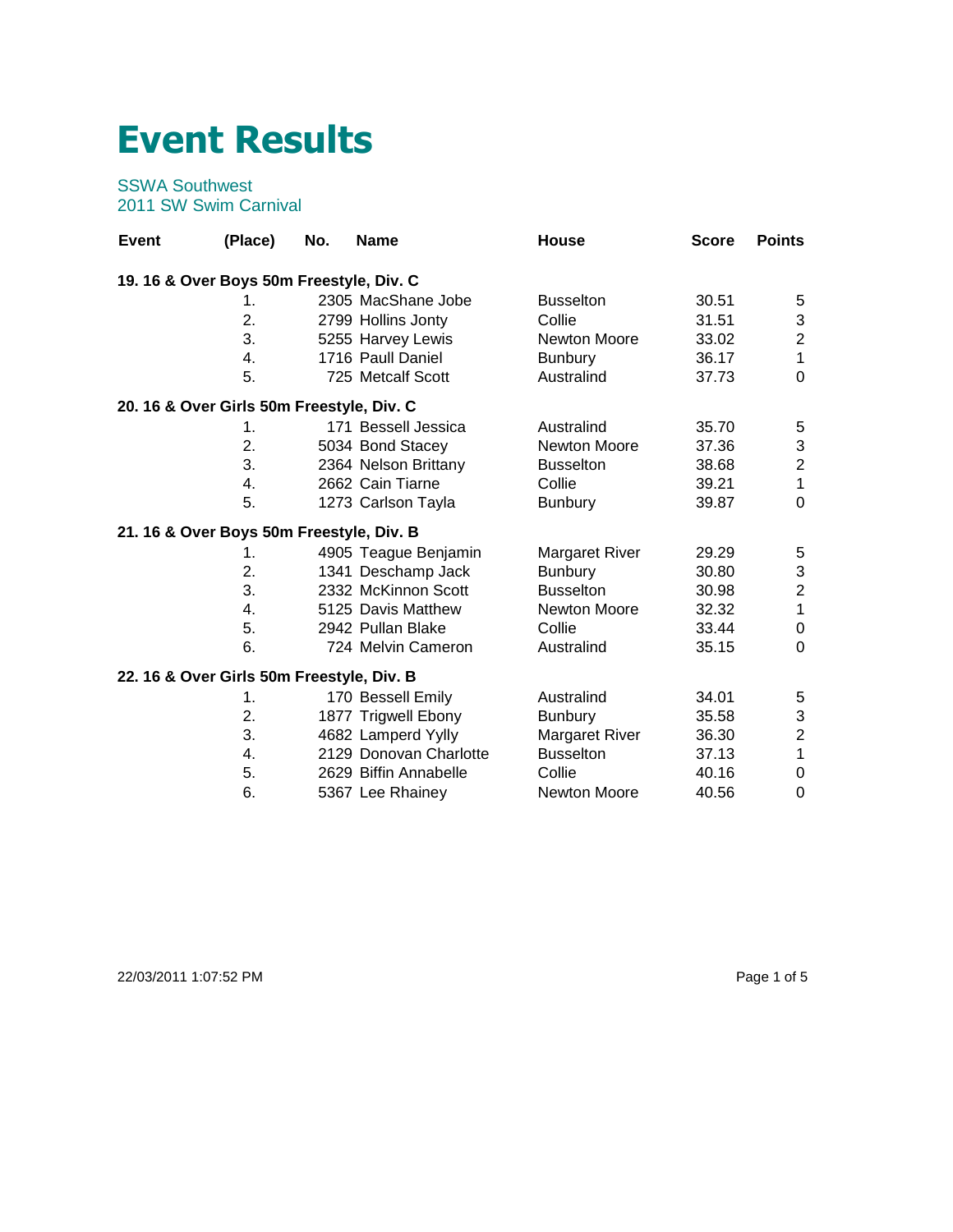| <b>Event</b>                                | (Place) | No. | Name                     | <b>House</b>          | Score   | <b>Points</b>           |
|---------------------------------------------|---------|-----|--------------------------|-----------------------|---------|-------------------------|
| 23. 16 & Over Boys 50m Freestyle, Div. A    |         |     |                          |                       |         |                         |
|                                             | 1.      |     | 2094 Craigie Daniel      | <b>Busselton</b>      | 27.62   | 8                       |
|                                             | 2.      |     | 5164 Excell Shane        | Newton Moore          | 29.23   | 5                       |
|                                             | 3.      |     | 1137 Young Reece         | Australind            | 30.04   | 3                       |
|                                             | 4.      |     | 1198 Bastow Kaileb       | <b>Bunbury</b>        | 31.37   | $\overline{c}$          |
|                                             | 5.      |     | 3079 Woodman Joshua      | Collie                | 32.00   | $\mathbf{1}$            |
|                                             | 6.      |     | 4624 Hewitt Duke         | <b>Margaret River</b> | 35.80   | $\mathbf 0$             |
| 24. 16 & Over Girls 50m Freestyle, Div. A   |         |     |                          |                       |         |                         |
|                                             | 1.      |     | 2219 Hemsworth Stephanie | <b>Busselton</b>      | 31.39   | 8                       |
|                                             | 2.      |     | 529 Holloway Ellie       | Australind            | 32.80   | $\sqrt{5}$              |
|                                             | 3.      |     | 4595 Greene Mikaela      | Margaret River        | 33.70   | 3                       |
|                                             | 4.      |     | 1180 Ball Joanna         | <b>Bunbury</b>        | 35.26   | $\overline{c}$          |
|                                             | 5.      |     | 2657 Bylund Jennifer     | Collie                | 35.26   | $\mathbf 1$             |
|                                             | 6.      |     | 5332 Kendall Phoebe-Rose | Newton Moore          | 37.64   | $\mathbf 0$             |
| 31. 16 & Over Boys 50m Butterfly, Div. A    |         |     |                          |                       |         |                         |
|                                             | 1.      |     | 2094 Craigie Daniel      | <b>Busselton</b>      | 30.64   | 8                       |
|                                             | 2.      |     | 1137 Young Reece         | Australind            | 35.19   | 5                       |
|                                             | 3.      |     | 1341 Deschamp Jack       | <b>Bunbury</b>        | 35.83   | 3                       |
|                                             | 4.      |     | 5164 Excell Shane        | Newton Moore          | 35.89   | $\overline{\mathbf{c}}$ |
|                                             | 5.      |     | 2799 Hollins Jonty       | Collie                | 40.62   | $\mathbf 1$             |
|                                             | 6.      |     | 4624 Hewitt Duke         | <b>Margaret River</b> | 46.07   | $\mathbf 0$             |
| 32. 16 & Over Girls 50m Butterfly, Div. A   |         |     |                          |                       |         |                         |
|                                             | 1.      |     | 2219 Hemsworth Stephanie | <b>Busselton</b>      | 36.56   | 8                       |
|                                             | 2.      |     | 529 Holloway Ellie       | Australind            | 37.53   | $\mathbf 5$             |
|                                             | 3.      |     | 4595 Greene Mikaela      | <b>Margaret River</b> | 45.96   | 3                       |
|                                             | 4.      |     | 1180 Ball Joanna         | <b>Bunbury</b>        | 47.02   | $\overline{2}$          |
|                                             | 5.      |     | 5332 Kendall Phoebe-Rose | Newton Moore          | 49.17   | $\mathbf{1}$            |
| 33. 16 & Over Boys 100m Backstroke, Div. A  |         |     |                          |                       |         |                         |
|                                             | 2.      |     | 3079 Woodman Joshua      | Collie                | 1:26.68 | $\mathbf 5$             |
|                                             | 3.      |     | 1198 Bastow Kaileb       | <b>Bunbury</b>        | 1:33.17 | 3                       |
|                                             | 4.      |     | 4905 Teague Benjamin     | <b>Margaret River</b> | 1:44.71 | $\overline{2}$          |
| 34. 16 & Over Girls 100m Backstroke, Div. A |         |     |                          |                       |         |                         |
|                                             | 2.      |     | 2219 Hemsworth Stephanie | <b>Busselton</b>      | 1:26.87 | 5                       |
|                                             | 3.      |     | 529 Holloway Ellie       | Australind            | 1:26.97 | 3                       |
|                                             | 5.      |     | 1877 Trigwell Ebony      | <b>Bunbury</b>        | 1:42.42 | $\mathbf{1}$            |
|                                             | 6.      |     | 5332 Kendall Phoebe-Rose | Newton Moore          | 1:45.64 | $\mathbf 0$             |

22/03/2011 1:07:52 PM Page 2 of 5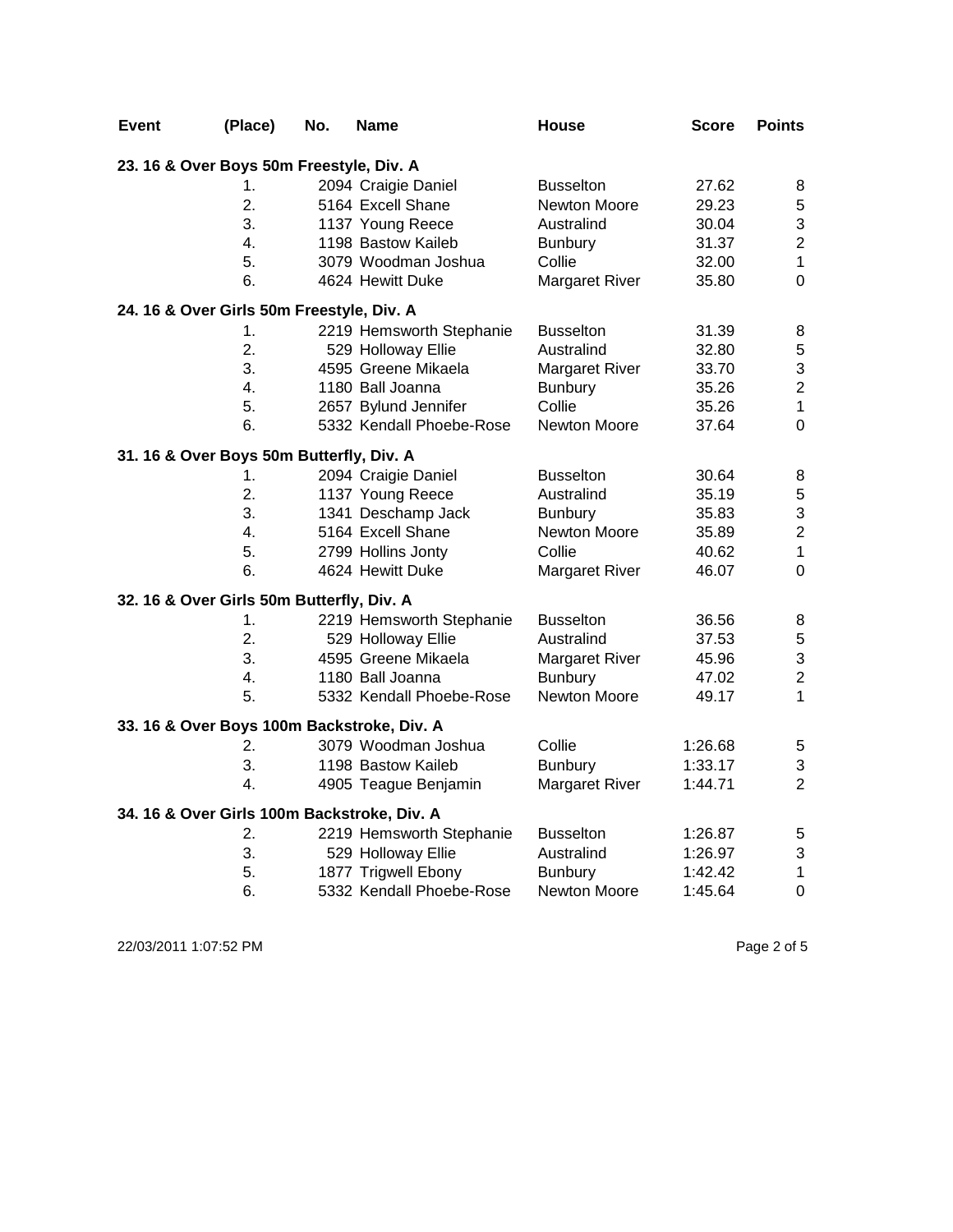| <b>Event</b> | (Place)                                      | No. | <b>Name</b>                                 | House                 | <b>Score</b> | <b>Points</b>           |
|--------------|----------------------------------------------|-----|---------------------------------------------|-----------------------|--------------|-------------------------|
|              |                                              |     | 47. 16 & Over Boys 50m Breaststroke, Div. B |                       |              |                         |
|              | 1.                                           |     | 1341 Deschamp Jack                          | <b>Bunbury</b>        | 41.14        | 5                       |
|              | 2.                                           |     | 5134 Delsing Melvin                         | Newton Moore          | 41.83        | 3                       |
|              | 3.                                           |     | 2799 Hollins Jonty                          | Collie                | 42.03        | $\overline{\mathbf{c}}$ |
|              | 4.                                           |     | 4624 Hewitt Duke                            | <b>Margaret River</b> | 47.65        | $\mathbf 1$             |
|              | 5.                                           |     | 2536 Watkins Jade                           | <b>Busselton</b>      | 48.61        | $\mathbf 0$             |
|              | 48. 16 & Over Girls 50m Breaststroke, Div. B |     |                                             |                       |              |                         |
|              | 1.                                           |     | 2129 Donovan Charlotte                      | <b>Busselton</b>      | 48.58        | 5                       |
|              | 2.                                           |     | 1180 Ball Joanna                            | <b>Bunbury</b>        | 49.73        | 3                       |
|              | 3.                                           |     | 2833 King Breanna                           | Collie                | 56.72        | $\boldsymbol{2}$        |
|              | 4.                                           |     | 4682 Lamperd Yylly                          | Margaret River        | 51.33        | $\mathbf 1$             |
|              | 5.                                           |     | 378 Erol Hazel                              | Australind            | 52.55        | $\pmb{0}$               |
|              | 6.                                           |     | 5332 Kendall Phoebe-Rose                    | Newton Moore          | 56.60        | $\mathbf 0$             |
|              |                                              |     | 49. 16 & Over Boys 50m Breaststroke, Div. A |                       |              |                         |
|              | 1.                                           |     | 5164 Excell Shane                           | Newton Moore          | 40.90        | 8                       |
|              | 2.                                           |     | 3079 Woodman Joshua                         | Collie                | 41.43        | $\,$ 5 $\,$             |
|              | 3.                                           |     | 4905 Teague Benjamin                        | <b>Margaret River</b> | 43.40        | 3                       |
|              | 4.                                           |     | 1716 Paull Daniel                           | <b>Bunbury</b>        | 44.82        | $\boldsymbol{2}$        |
|              | 5.                                           |     | 2135 Dudarec Jordan                         | <b>Busselton</b>      | 45.49        | $\mathbf{1}$            |
|              | 6.                                           |     | 1137 Young Reece                            | Australind            | 46.59        | $\mathbf 0$             |
|              | 50. 16 & Over Girls 50m Breaststroke, Div. A |     |                                             |                       |              |                         |
|              | 1.                                           |     | 2219 Hemsworth Stephanie                    | <b>Busselton</b>      | 46.20        | 8                       |
|              | 2.                                           |     | 529 Holloway Ellie                          | Australind            | 46.60        | $\mathbf 5$             |
|              | 3.                                           |     | 1877 Trigwell Ebony                         | <b>Bunbury</b>        | 47.10        | 3                       |
|              | 4.                                           |     | 2658 Byrne Jacinta                          | Collie                | 50.06        | $\overline{2}$          |
|              | 5.                                           |     | 5104 Court Abby                             | Newton Moore          | 50.59        | $\mathbf{1}$            |
|              | 57. 16 & Over Boys 100m Freestyle, Div. A    |     |                                             |                       |              |                         |
|              | 1.                                           |     | 2094 Craigie Daniel                         | <b>Busselton</b>      | 1:03.40      | 8                       |
|              | 2.                                           |     | 5164 Excell Shane                           | Newton Moore          | 1:13.56      | $\sqrt{5}$              |
|              | 3.                                           |     | 2799 Hollins Jonty                          | Collie                | 1:13.91      | 3                       |
|              | 4.                                           |     | 1341 Deschamp Jack                          | <b>Bunbury</b>        | 1:20.35      | $\overline{c}$          |
|              | 5.                                           |     | 1137 Young Reece                            | Australind            | 1:24.67      | $\mathbf{1}$            |
|              | 6.                                           |     | 4624 Hewitt Duke                            | <b>Margaret River</b> | 1:35.60      | $\mathbf 0$             |

22/03/2011 1:07:52 PM Page 3 of 5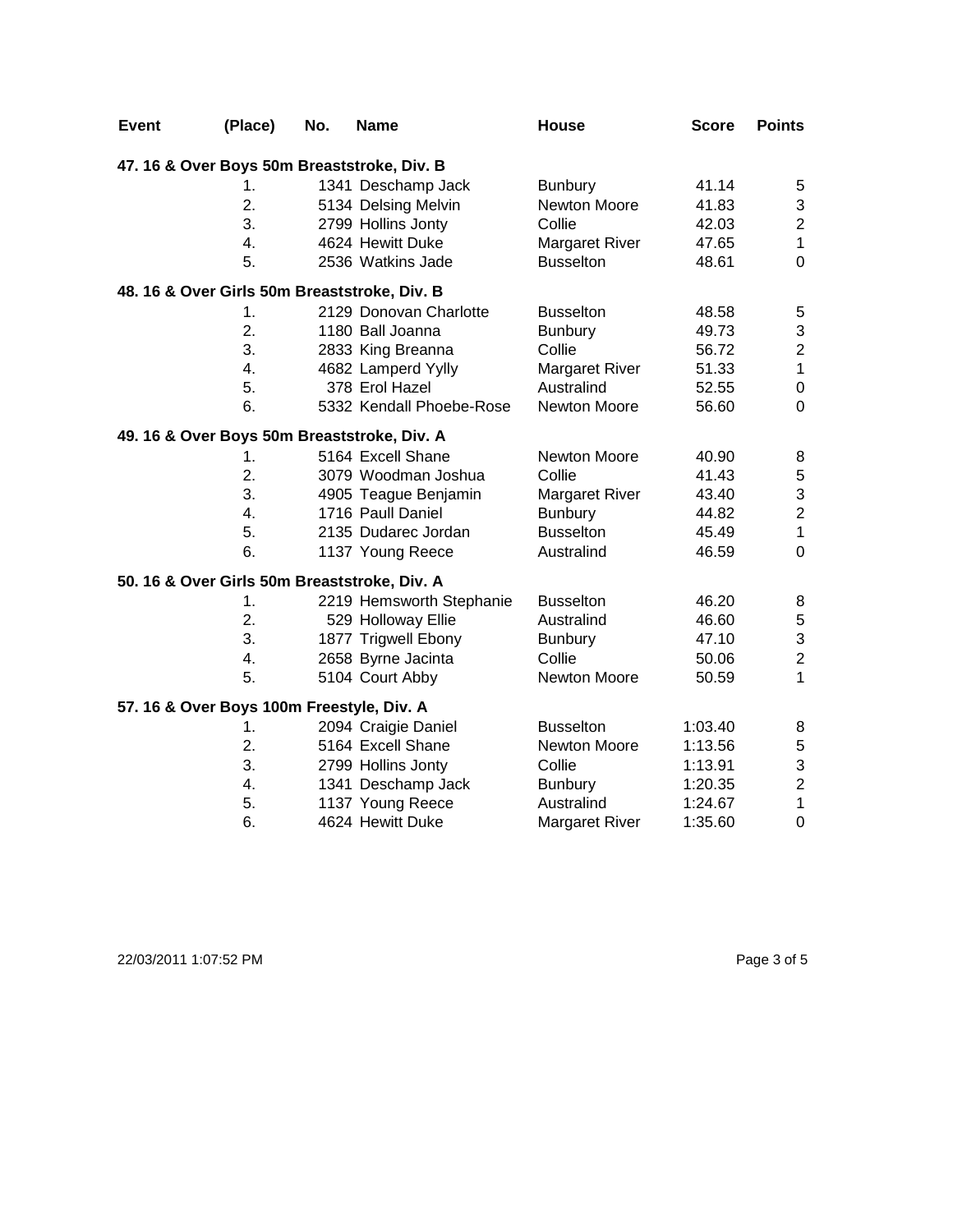| <b>Event</b> | (Place)                                    | No. | <b>Name</b>                                    | House                 | <b>Score</b> | <b>Points</b>             |
|--------------|--------------------------------------------|-----|------------------------------------------------|-----------------------|--------------|---------------------------|
|              | 58. 16 & Over Girls 100m Freestyle, Div. A |     |                                                |                       |              |                           |
|              | 1.                                         |     | 2219 Hemsworth Stephanie                       | <b>Busselton</b>      | 1:13.67      | 8                         |
|              | 2.                                         |     | 170 Bessell Emily                              | Australind            | 1:20.28      | $\,$ 5 $\,$               |
|              | 3.                                         |     | 4595 Greene Mikaela                            | <b>Margaret River</b> | 1:20.54      | $\ensuremath{\mathsf{3}}$ |
|              | 4.                                         |     | 1877 Trigwell Ebony                            | <b>Bunbury</b>        | 1:27.31      | $\boldsymbol{2}$          |
|              | 5.                                         |     | 5332 Kendall Phoebe-Rose                       | Newton Moore          | 1:29.88      | $\mathbf{1}$              |
|              | 6.                                         |     | 2833 King Breanna                              | Collie                | 1:36.25      | $\mathbf 0$               |
|              |                                            |     | 61. 16 & Over Girls 4x50m Medley Relay, Div. A |                       |              |                           |
|              | 1.                                         |     | 1 Australind - Team                            | Australind            | 2:44.42      | 13                        |
|              | 2.                                         |     | 2 Busselton - Team                             | <b>Busselton</b>      | 2:57.93      | 8                         |
|              | 3.                                         |     | 3 Collie - Team                                | Collie                | 3:12.38      | $\mathbf 5$               |
|              | 4.                                         |     | 8 Bunbury - Team                               | Bunbury               | 3:14.20      | $\mathfrak{S}$            |
|              | 5.                                         |     | 7 Newton Moore - Team                          | Newton Moore          | 3:21.69      | $\overline{2}$            |
|              |                                            |     | 62. 16 & Over Boys 4x50m Medley Relay, Div. A  |                       |              |                           |
|              | 1.                                         |     | 2 Busselton - Team                             | <b>Busselton</b>      | 2:29.71      | 13                        |
|              | 2.                                         |     | 7 Newton Moore - Team                          | Newton Moore          | 2:38.56      | 8                         |
|              | 3.                                         |     | 8 Bunbury - Team                               | <b>Bunbury</b>        | 2:42.08      | $\mathbf 5$               |
|              | 4.                                         |     | 3 Collie - Team                                | Collie                | 2:42.31      | $\sqrt{3}$                |
|              | 5.                                         |     | 1 Australind - Team                            | Australind            | 2:42.43      | $\overline{2}$            |
|              | 75. 16 & Over Boys 50m Backstroke, Div. B  |     |                                                |                       |              |                           |
|              | 1.                                         |     | 2305 MacShane Jobe                             | <b>Busselton</b>      | 38.79        | $\mathbf 5$               |
|              | 2.                                         |     | 1137 Young Reece                               | Australind            | 42.65        | $\ensuremath{\mathsf{3}}$ |
|              | 3.                                         |     | 1341 Deschamp Jack                             | <b>Bunbury</b>        | 43.23        | $\overline{c}$            |
|              | 4.                                         |     | 2799 Hollins Jonty                             | Collie                | 43.65        | $\mathbf{1}$              |
|              | 5.                                         |     | 5161 Erceg Christopher                         | Newton Moore          | 48.85        | $\pmb{0}$                 |
|              | 6.                                         |     | 4624 Hewitt Duke                               | <b>Margaret River</b> | 51.58        | $\mathbf 0$               |
|              | 76. 16 & Over Girls 50m Backstroke, Div. B |     |                                                |                       |              |                           |
|              | 1.                                         |     | 171 Bessell Jessica                            | Australind            | 39.28        | $\mathbf 5$               |
|              | 2.                                         |     | 2129 Donovan Charlotte                         | <b>Busselton</b>      | 49.00        | 3                         |
|              | 3.                                         |     | 1273 Carlson Tayla                             | <b>Bunbury</b>        | 51.16        | $\boldsymbol{2}$          |
|              | 4.                                         |     | 2657 Bylund Jennifer                           | Collie                | 52.56        | $\mathbf{1}$              |
|              | 5.                                         |     | 5367 Lee Rhainey                               | <b>Newton Moore</b>   | 52.96        | $\boldsymbol{0}$          |

22/03/2011 1:07:53 PM Page 4 of 5